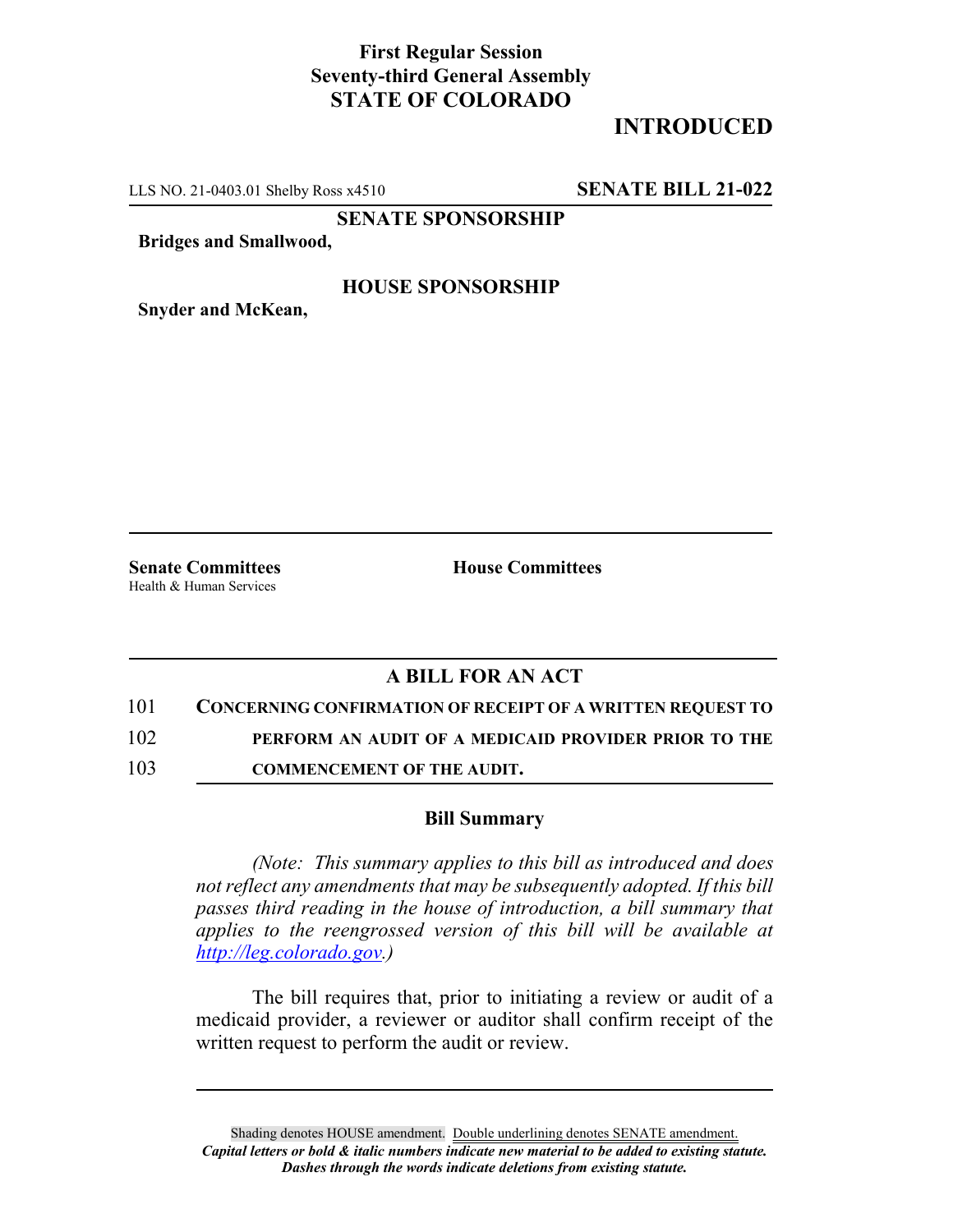*Be it enacted by the General Assembly of the State of Colorado:*

- **SECTION 1.** In Colorado Revised Statutes, 25.5-4-301, **amend** (3)(a)(IV) as follows:
- 

 **25.5-4-301. Recoveries - overpayments - penalties - interest - adjustments - liens - review or audit procedures.** (3) (a) A review or audit of a provider is subject to the following procedures:

 (IV) The reviewer or auditor shall initiate each review or audit requiring an inspection of the provider's records by delivering to the provider not less than ten business days prior to the commencement of the audit a written request describing in detail such records and offering the provider the option of providing either a reproduction of such records or inspection by the reviewer or auditor at the provider's site. The request must also clearly define milestone dates pertaining to records' requested due dates, permissible extensions of dates, the timelines for informal reconsideration, and deadlines for requesting a formal appeal. THE REVIEWER OR AUDITOR SHALL CONFIRM RECEIPT OF THE WRITTEN REQUEST 17 PRIOR TO COMMENCING THE REVIEW OR AUDIT. The records subject to the request must be limited to records directly related to claims for 19 reimbursement submitted by the provider. In the event such records are available from a county department of human or social services or another agency, subdivision, or contractor of the state, the reviewer or auditor 22 shall request such records from such other agencies as may be appropriate prior to making a request to the provider. The reviewer or auditor shall conduct on-site inspections at reasonable times during regular business hours, and the reviewer or auditor shall make arrangements necessary for the reproduction of such records on site. If the provider chooses to provide a reproduction of the records requested by the reviewer or auditor